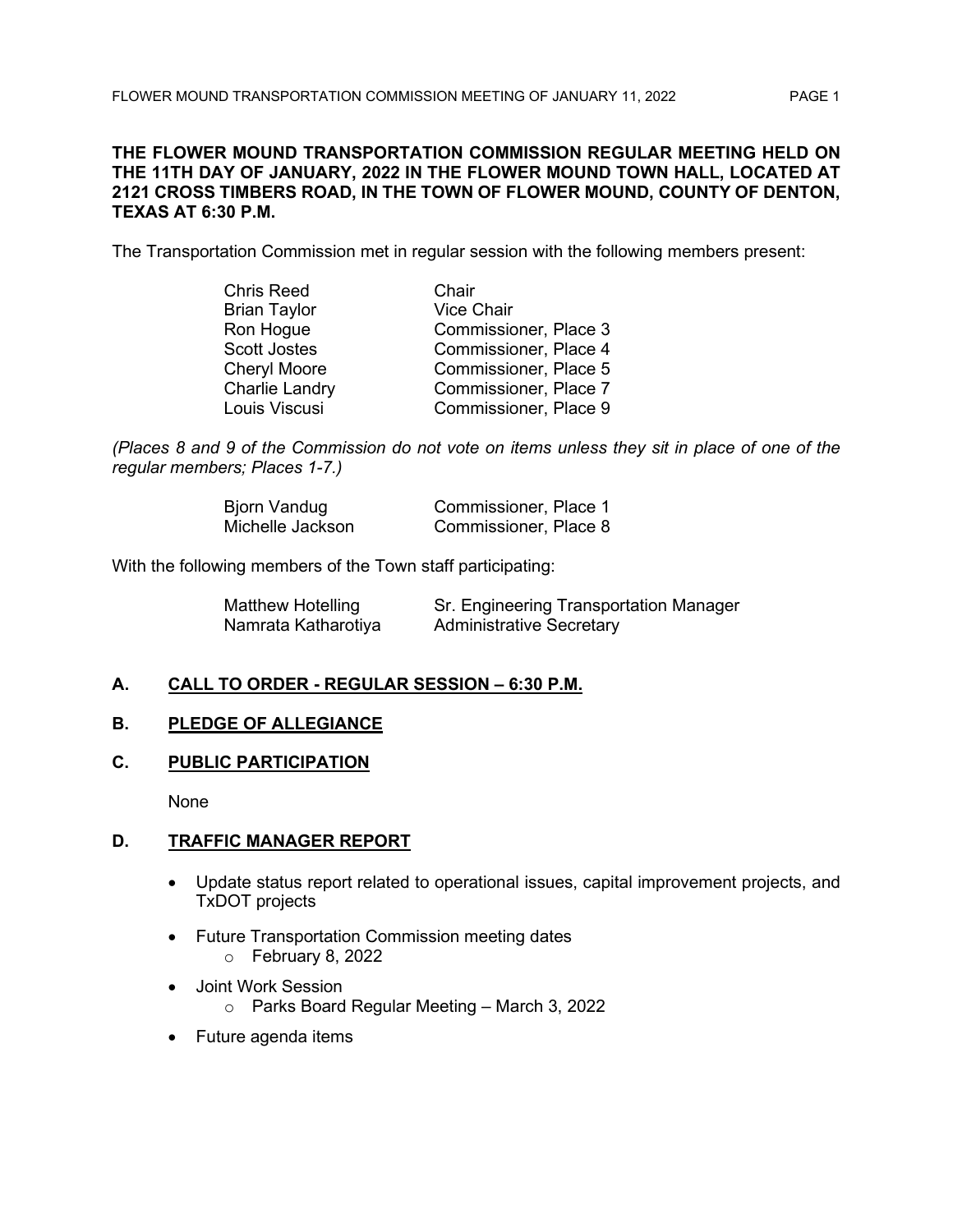# **E. CONSENT ITEMS**

1. Consider approval of minutes from the regular meeting of the Transportation Commission held on November 9, 2021.

Commissioner Landry made a motion to approve Consent Item 1 as presented in the agenda caption identified above. Commissioner Moore seconded the motion.

#### **VOTE ON THE MOTION** *Motion passed (6-0-0)*

**AYES:** Landry, Hogue, Taylor, Jostes, Moore, Viscusi

**NAYES:** None

**ABSTAIN:** None

**ABSENT:** Vandug, Jackson

## **F. REGULAR ITEMS**

2. Consider a recommending approval for a Master Plan Amendment – Stonecrest Road Extension and to change classification of East/West Urban Minor Arterial with Bike Lane to an Urban Collector east of Denton Creek Boulevard to the Planning and Zoning Commission and Town Council.

#### **Staff Presentation**

Matthew Hotelling, Sr. Engineering Transportation Manager

#### **Commission Deliberation**

Commissioner Moore made a motion to recommend approval of Option 3 for a Master Plan Amendment – Stonecrest Road Extension to the Planning and Zoning Commission and Town Council. Commissioner Landry seconded the motion. Option 3 reads as follows:

Change the designation of the proposed Stonecrest Road Extension by realigning and redesignating it as an Urban Collector from Denton Creek Boulevard to the existing Stonecrest Road and the removal of Urban Minor Arterial with Bike Lane from Denton Creek Boulevard to US 377. Additionally, the recommendation to add a shared Bike Lane component to the Parks and Trails Master Plan for the east/west direction of Stonecrest Road.

## **VOTE ON THE MOTION** *Motion passed (4-1-1)*

- **AYES:** Landry, Hogue, Jostes, Moore
- **NAYES:** Taylor
- **ABSTAIN:** Viscusi
- **ABSENT:** Vandug, Jackson